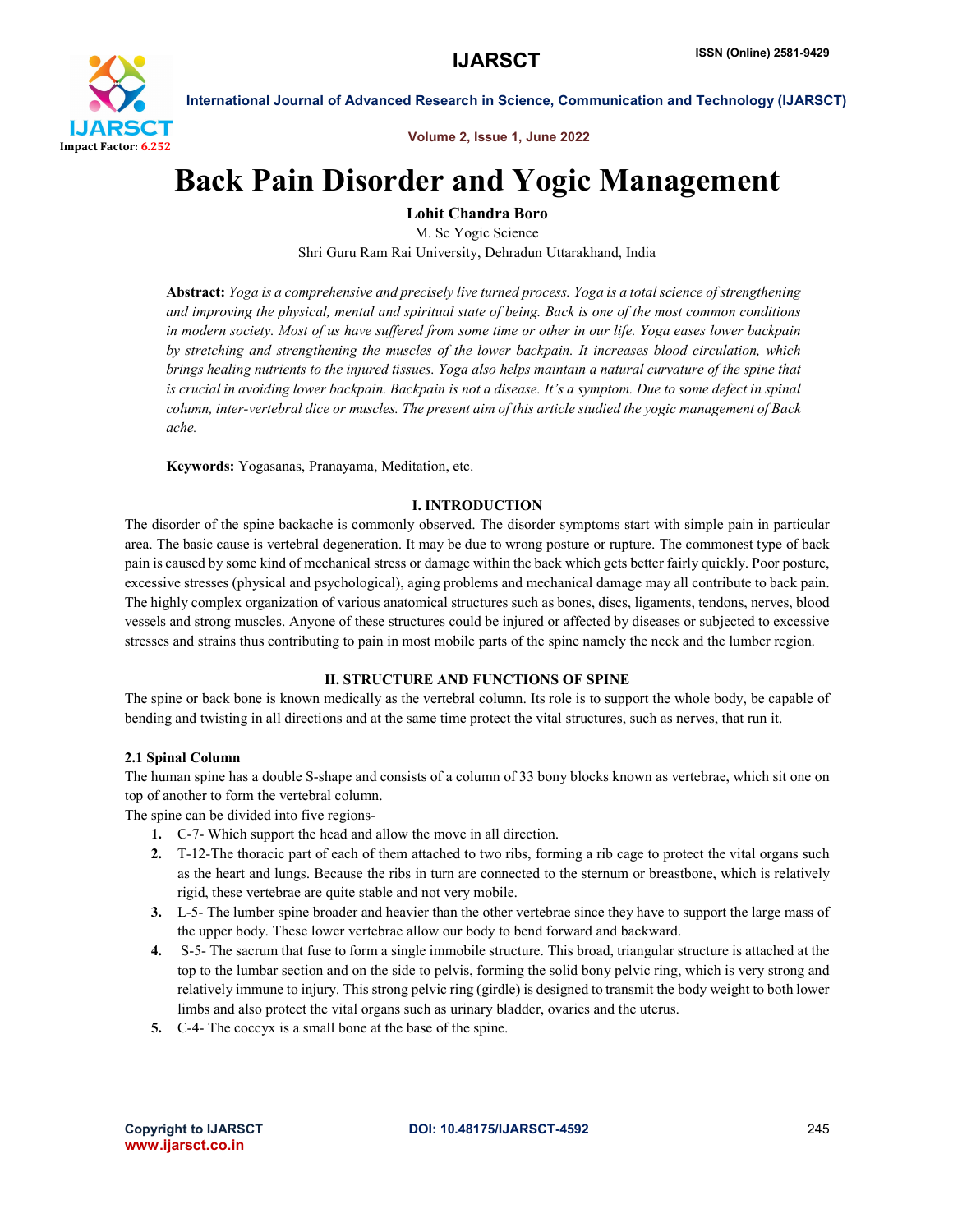

### Volume 2, Issue 1, June 2022



# 2.2 Functions of Spinal Column

Basically, the spine has three main functions:

- 1. The spinal cord it houses, the vital cable linking the brain to all other parts of the body.
- 2. It is the body's principal scaffolding, supporting the skull and anchoring ribs, pelvis and shoulder bones.
- 3. It provides broad, bony areas for the attachment of the muscles, tendons and ligaments that permit body movement.

# 2.3 Common Causes of Back Pain

- Back Injuries
- Nerve Problem
- Spondylitis
- Akylosing Spondylosis
- Non-Specific Back Pain (Functional causes)
- Lifestyle, Stress & Back Pain

# 2.4 Back Injuries

Backache is one of the most common reasons why people have to take time off from work especially in heavy manual industries. At particular risk are workers in the building industry and nurses, as in both cases they often have to undertake heavy lifts in awkward postures. The back is a very complicated structure that it is clear. When there has been some injury, back pain may arise due to several different reasons. Fortunately, most acute episodes of back pain get better without the need for specific forms of intervention. As a result, very detailed tests to determine the particular injuries causing problems are generally not required.

Pain can develop in the back itself as a result of direct injuries to the ligaments, tendons, joints and other structures in and around the vertebral column, but because the same nerves that supply these tissues also supply the legs, patients may experience the pain as if it is arising from the legs.

A serious accident with major injury of vertebral column and the enclosed spinal cord, may lead to paralysis of the limbs. The number of limbs paralyzed i.e., whether they can move their arms and not their legs, or whether all four limbs are paralyzed, depends on where the spinal cord has been damaged. If the injury is in the neck, paralysis and loss of sensation can affect both the arms and the legs.

However, if the injury is in the thoracic or lumbar segments below the arm level then only leg muscles are affected. In most back problems the nerves are damaged, but not the spinal cord.

Slipped discs – Most people have heard of a slipped disc but it is a rather inaccurate name because discs cannot actually slip. They can wear out, split or burst.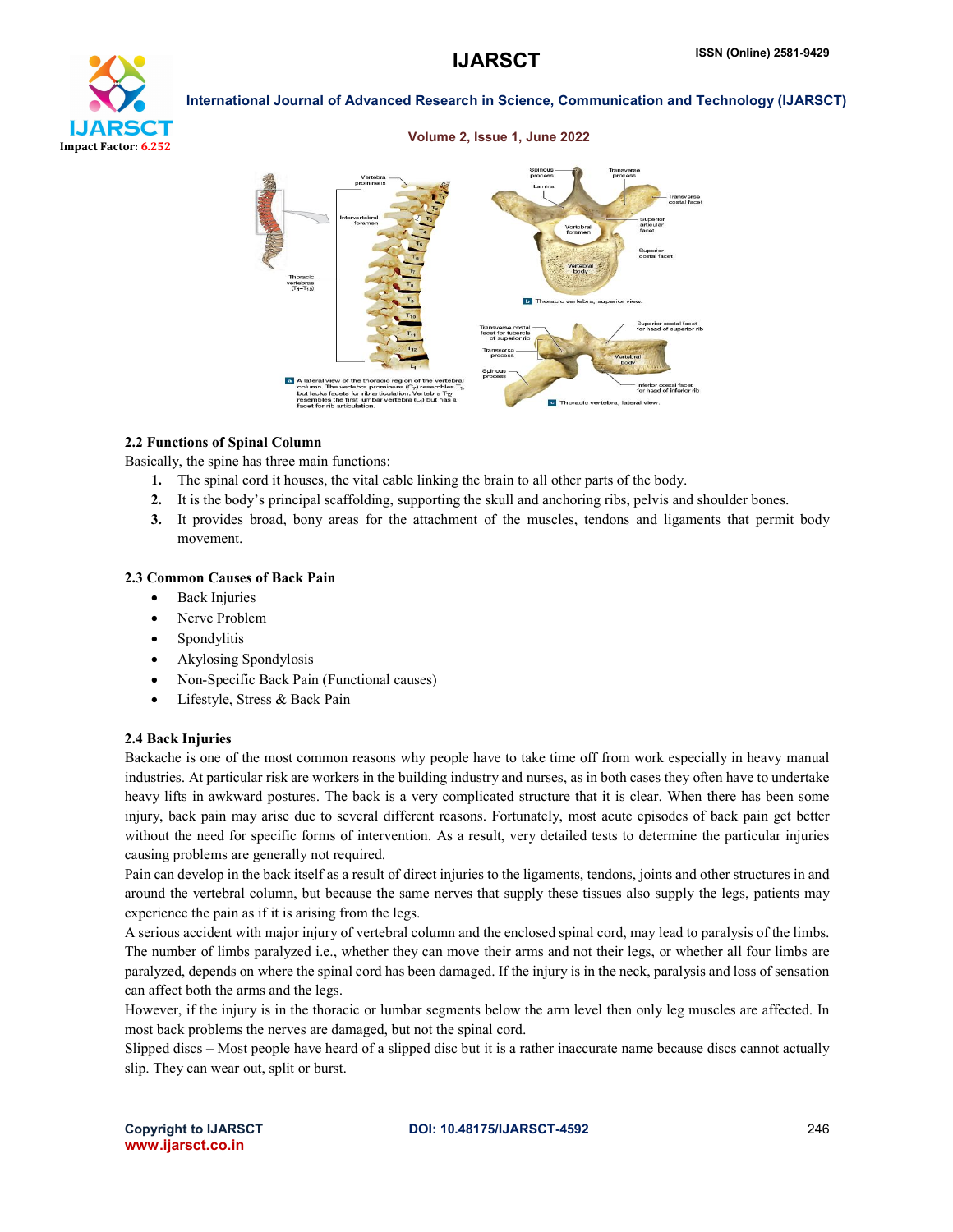

# Volume 2, Issue 1, June 2022

# 2.5 Nerve Problems

Nerves easily get squashed, within the vertebral canal and as they emerge from the sides of the vertebral column, by damaged discs, facet joints or vertebrae. When a nerve is squashed its ability to pass messages is affected. When this happens, you may experience pain or a sensation of numbness or tingling in the area supplied by the nerve, and the muscles that it controls in your leg or foot may become weak. The spinal cord transmits these sensations to the brain.

# 2.6 Sciatica

As the greatest weight and bending forces are experienced in the lower part of the lumbar spine, the nerves most often damaged are the fifth lumbar nerve root emerging out between the fourth and fifth lumbar vertebrae and the first sacral root which leaves the spine between the fifth lumbar vertebra and the sacrum. Pain arising because of damage to this nerve is known as sciatica.

# 2.7 Spondylosis

Spondylosis or wear and tear of the spine is very common. Indeed, these changes are the normal aging changes that start around the age of about twenty-five in all the mobile joints of the body.

The lower back bears the weight of your whole body as well as anything that you are carrying and does most of the bending and twisting. This is why wear and tear changes of the spine are most common in the lumbar region and this condition is called lumbar spondylosis.

Lumbar spondylosis is most likely to occur at the lower levels, particularly between the fourth and fifth lumbar vertebrae (L4/L5) and the fifth lumbar vertebra and the first segment of the sacrum (L5/S1) and may lead to sciatica. It affects both the discs and the facet joints.

# 2.8 Ankylosing Spondylitis

This is an uncommon disease affecting males more than females. The salient feature of this disease is the chronic stiffness in the hips and entire spine. The cause of this disease is not clearly established.

# 2.9 Non-specific Back Pain (Functional Causes)

Non-specific low back pain is defined as low back pain not attributable to a recognizable, known specific pathology (e.g., infection, tumour, osteoporosis, lumbar spine fracture, structural deformity, inflammatory disorder, radicular syndrome, or cauda equina syndrome). Many people who have trouble with their backs experience brief episodes of acute pain that may spread to the buttocks or thighs from which they make a full recovery.

### 2.10 Life Style Stress and Back Pain

Back pain is becoming more and more common in modern man. Mainly there are four major factors that go with modern life style that are responsible for this increasing problem of back pain. Muscles are weaker than our ancestors- Modern technological advances has made life easy with tools. Aids, gadgets and ever renewed transport facilities (cars and airplanes) that have drastically reduced the need for physical activity.

Today's life style can be managed most efficiently without using our muscles. Once the physical activity level reduces the muscles start becoming weaker and weaker. Wrong muscles are overworked –Bad postures during standing or sitting (sloppy chairs) or sleeping (cushiony beds) are responsible for allowing the spine to go crooked. Wrong postures and curvatures of spine alter the line of weight transmission. Repeated injuries due to unused exercise- This happens when you turn to the same life style of sedentary working in wrong postures full of psychological tensions.

# 2.11 Psychological Stress

The role of psychological stress in chronic low back pain is in a survey conducted amongst sufferers of chronic low back pain of greater than three months, it was observed that the contribution to the degree of disability in low back pain by the psychological distress with abnormal illness behavior was about 43% and the contribution by the actual physical problem was only 67%. Sikorski et al in 1996 published their studies on the role of psyche in 131 subjects with chronic low back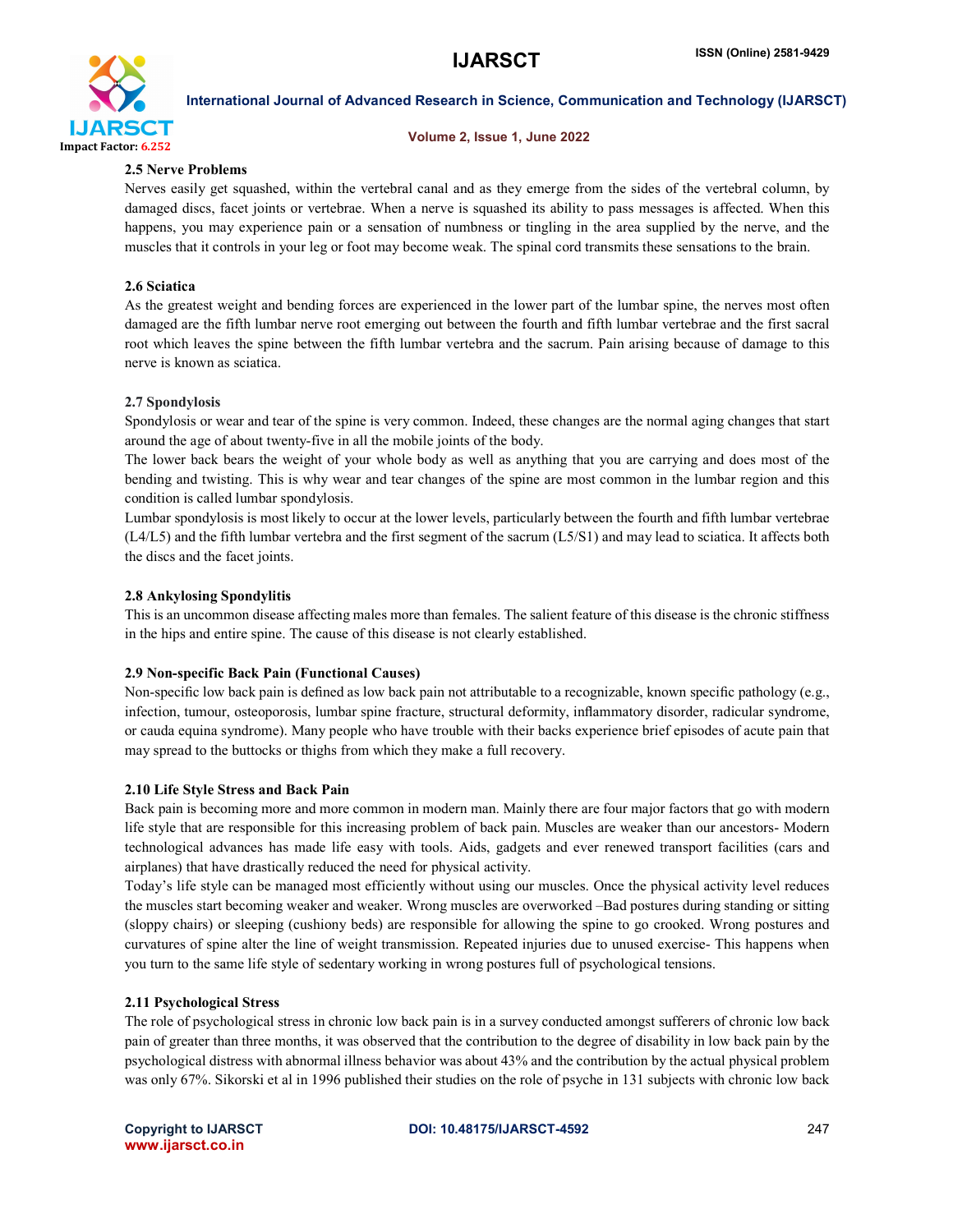

# Volume 2, Issue 1, June 2022

pain in which they concluded that the demonstrable bone or soft tissue structural problems accounted for only 38% of the pain and the rest of it was all due to the psychological stress as assessed by a psychiatrist.

# 2.12 Basis of Yoga for Back Pain

Yoga is not a magic or a rope trick. It is not merely a set of Yogasanas or Pranayama or Meditation but it is a Science of Holistic Living consisting of a Holistic Value System featured by health and wealth, bliss and poise, harmony and efficiency. According to yoga the causes of back pain can be classified as Adhija or Anadhija ,i.e., functional or organic. The Anadhija (organic) causes include trauma, toxins, nutritional deficiencies and infections which contribute to only a small percentage of the cases of chronic back pain.

The Adhija causes (functional causes) begin at the mind (Manas) level. Majority of the chronic cases of low back pain are due to non-specific causes (related to modern life style-adhija vyadhis). The stresses that begin at the mind level settle down in the body we need to know the concept of five aspects of our body and the defination of stress according to yoga. The five aspects of our body are- Annamaya kosa, Pranmaya kosa, Manomaya kosa, Vijnanamaya kosa, Anandamaya kosa.

# III. YOGIC MANAGEMENT OF BACK PAIN

# 3.1 Prayer

Om sahanavavatu, Sahanou bhunaktu, Saha viryam karavavahai, Tejasvinavadhitamastu, ma vidvisavahai Om Santih, Santih, Santih.

# 3.2 Asanas

Asanas essentially work to lubricate the muscles, joints, ligamants and other parts of the body. This helps to increase circulation and flexibility. And especially helpful to the muscles that support the back and spine. Increase muscle strength and tone and helps repair damaged muscles, relieves inflammation and improves back stiffness and can help relieve back pain.

# 3.3 Microexercise

- 1. Hands Stretch Breathing,
- 2. Hands in and Out Breathing,
- 3. Folded Legs Lumbar Stretch,
- 4. Crossed Legs Lumbar Stretch

# 3.4 Asanas

- 1. Pavanamuktasana Lumbar Stretch,
- 2. Setubandhasana Lumbar Stretch-1,2,
- 3. Dorsal Stretch,
- 4. Tiger Breathing,
- 5. Rabbit Breathing,
- 6. Sasankasana Breathing,
- 7. Bhujangasana Breathing,
- 8. Ardha Salabhasana Breathing,
- 9. Straighting Leg Raise Breathing,
- 10. Side Leg Raising,
- 11. Side Lumbar Stretch,
- 12. Instant Relaxation Technique (IRT),
- 13. Quick Relaxation Technique (QRT),
- 14. Deep Relaxation Technique with Folded Legs (DRT)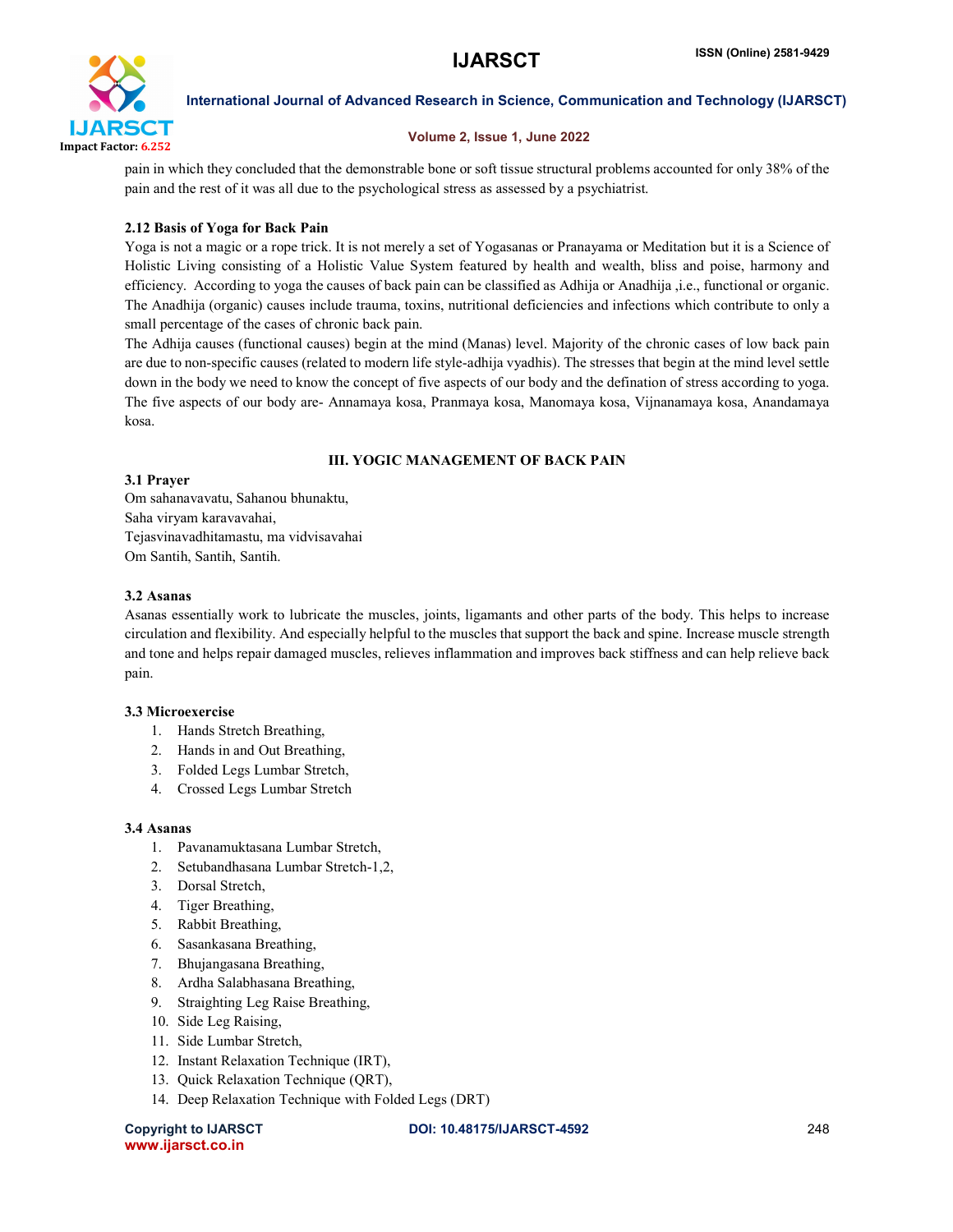

### Volume 2, Issue 1, June 2022

# 3.5 Instant Relaxation Technique (IRT)

Sthiti: Savasan. Bring your legs together, join the heels and toes together and place the palms by the side of the thighs. Keep the face relaxed with a smile all through the practice. Start tightening from the toes. Tighten the ankle joints, and calf muscles. Pull up the kneecaps. Tighten the thigh muscles. Compress and squeeze the buttocks. Breathe out and suck the abdomen in. Make fists and tighten the arms. Inhale and expand the chest. Tighten the shoulders, neck muscles and compress the face. Tighten the whole body from toes to the head. Tighten; tighten; tighten. Release and let go the whole body instantaneously. Legs and arms go apart with the open palms facing the roof. Collapse the whole body. Enjoy the instant relaxation.

# 3.6 Quick Relaxation Technique (QRT)

Sthiti: Savasan

**Phase 1:** Feel the abdominal movements. Observe the movements of abdominal muscles going up and down as you breathe in and out normally. Observe 5 cycles.

Phase 2: Synchronize the abdominal movements with deep breathing. The abdomen bulges up with inhalation and sinks down with exhalation. Observe 5 cycles.

Phase 3: As you inhale deeply and slowly, energize the body and feel the lightness. As you exhale completely collapse all the muscles, release the tension and enjoy the relaxation. Observe 5 cycles.

Chant 'AAA' in a low pitch while exhaling. Feel the vibrations in the lower parts of the body.

Slowly come up from either the right or the left side of the body.

Benefits - Improves the tone and strength of the abdominal muscles and thigh muscles. Contraction of abdominal muscles produces a pressure on the abdominal organs thereby improving their function. Strengthens the lower back, pelvic and perineal muscles. Helps in the production of digestive juices and the process of excretion.

# 3.7 Pranayama

Pranayama helps in clearing of the nasal passages. With regular and long practice, flow of breath through each of the nostrils becomes smooth and slow. And soothes the nervous system and calms the mind. Pranayama is balancing where imbalance lies physical and mental body. It massages the spine and relieve the pain. It lowers the levels of stress and anxiety by harmonising the pranas.

- 1. Vibhagiya Svasana (Sectional Breathing)- Abdominal Breathing (Diaphragmatic Adhama), Thoracic (Intercostal) Breathing (Madhyama), Upper Lobar (Clavicular) Breathing (Adya), Full Yogic Breathing,
- 2. Nadisuddhi Pranayama,
- 3. Cooling Pranayama- Sitali Pranayama, Sitkari Pranayama,
- 4. Bhramari Pranayama

# 3.8 Meditation

Meditation is a yogic process of providing deep rest to the system by allowing the mind to calm down to its basal states. Mind dwells on a single thought of choice. Deep relaxation of all parts of the body. Reduce metabolic rate by slowing of breath. Freshness, lightness and a feeling of expansion at mental level. Calmness, peace and serene bliss. Continuous awareness.

# 3.9 AUM Meditation

AUM Meditation- Sthiti- Sit in any comfortable meditative posture feeling completely relaxed. Close your eyes and start chanting AUM mentally. Allow the mind to repeat AUM continuously without break. If there are distractions, you chant AAA faster, not giving any chance for distractions. After a while the chanting slows down. Consciously slow it down further. If the mind jumps to distractions, again increase the speed of japa of AUM kara. Thus, by increasing and allowing the speed to slow down, you should be able to have an unbroken stream of the japa in your mind.